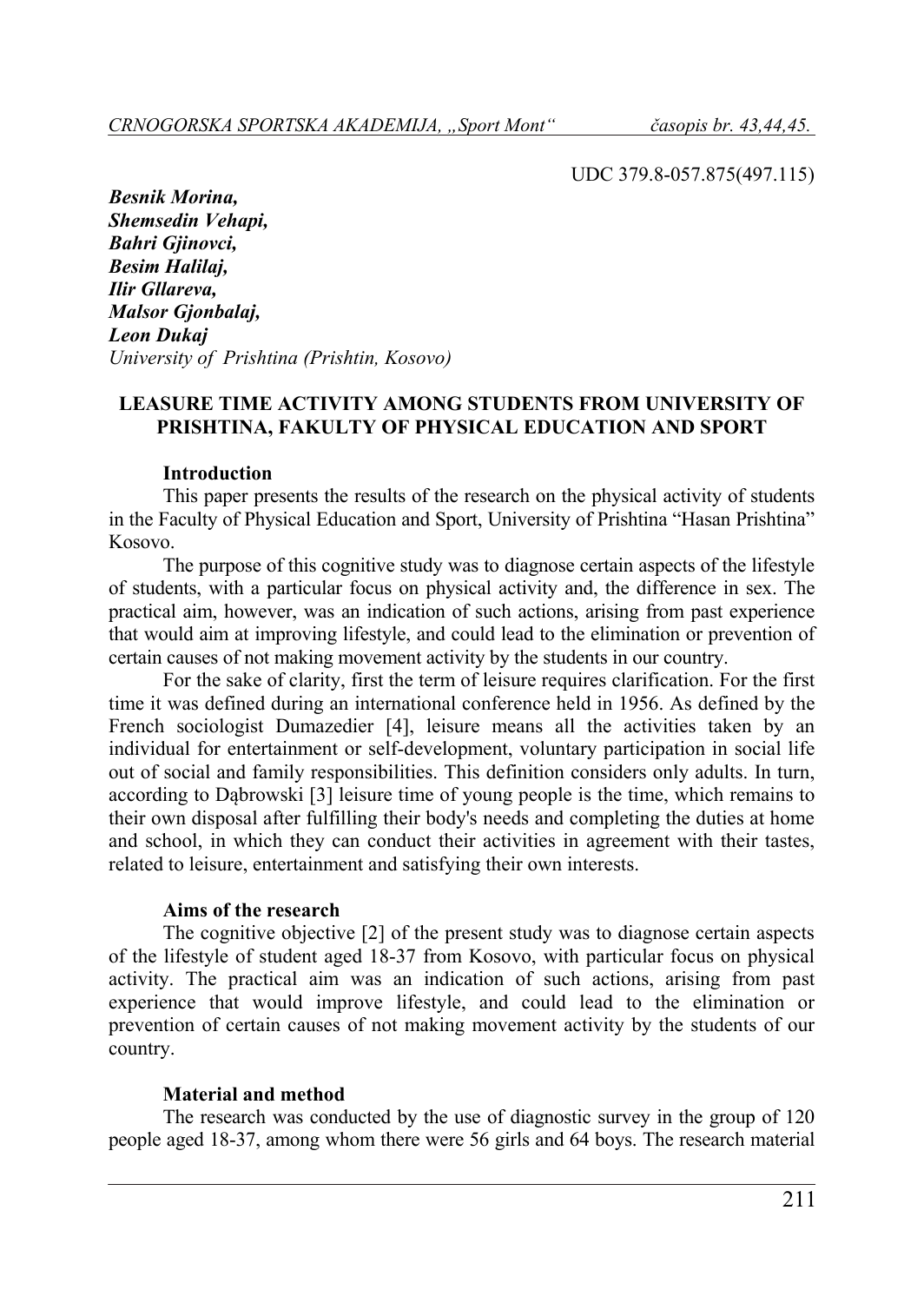was collected in 2014. A research tool used to evaluate the lifestyle of students was a questionnaire "My lifestyle", developed by a team of European researchers [Telama R., Naul R., Nupponen H., Rychtecky A.,Vuolle P., 2002]. *To determine the strength of the relationship between variable non-parametric test chi was used. Significance level p < 0,05 was accepted.* 

# **Results**

Table 1 show the way on spending leisure time of students. Frequently provided response was *listening to music*. This considers both students (girls 58.9 boys 39.1%). Other activities taken mostly in leisure time include *watching television, video* (girls 44.6%, boys 37.5%), *meeting friends* (girls 21.4%, boys 39.1%, and do sport in a club or sports section (boys 42.2%, boys 57.1%). No girls answered play instruments, sing in a choir, play cards or board games, play computer.

|                                               |              | <b>KOSOVO</b> |
|-----------------------------------------------|--------------|---------------|
| <b>Leisure activities</b>                     | <b>GIRLS</b> | <b>BOYS</b>   |
| a) listen to music                            | 58.9%        | 39.1%         |
| b) play instruments, sing in a choir,<br>etc. | $0.0\%$      | 4.7%          |
| c) watch TV, video                            | 44.6%        | 37.5%         |
| d) meet friends                               | 21.4%        | 39.1%         |
| e) play cards or board games                  | $0.0\%$      | $1.6\%$       |
| f) play computer                              | $0.0\%$      | $6.3\%$       |
| g) read books, magazines                      | 48.2%        | 29.7%         |
| h) do sport in a club or sports               | 57.1%        | 42.2%         |
| section                                       |              |               |
| i) do sport individually                      | 7.1%         | 18.8%         |
| j) attend sports events                       | $3.6\%$      | 20.3%         |
| k) go to discos                               | 1.8%         | $6.3\%$       |
| I) go to the cinema, theatre, concerts        | 5.4%         | $4.7\%$       |
| m) spend time on hobbies                      | 10.7%        | 12.5%         |
| n) visit family                               | 21.4%        | 18.8%         |
| o) do nothing                                 | 7.1%         | $4.7\%$       |
| p) play with peers                            | 8.9%         | $9.4\%$       |
| q) others                                     | 1.8%         | 7.8%          |

*Table 1. Distribution of responses of students to the question: "How do you spend your free time?".[%]* 

Answers do not sum up to 100% because respondents could choose three answers.

In the next table are presented (Tab.2) forms of physical activity taken in leisure time most often were presented. To those that are taken *often* by the surveyed boys belong: soccer (71.9% of the boys. Among the forms of physical activity that are *never*  taken by the boys we can find roller-skating (93.8%).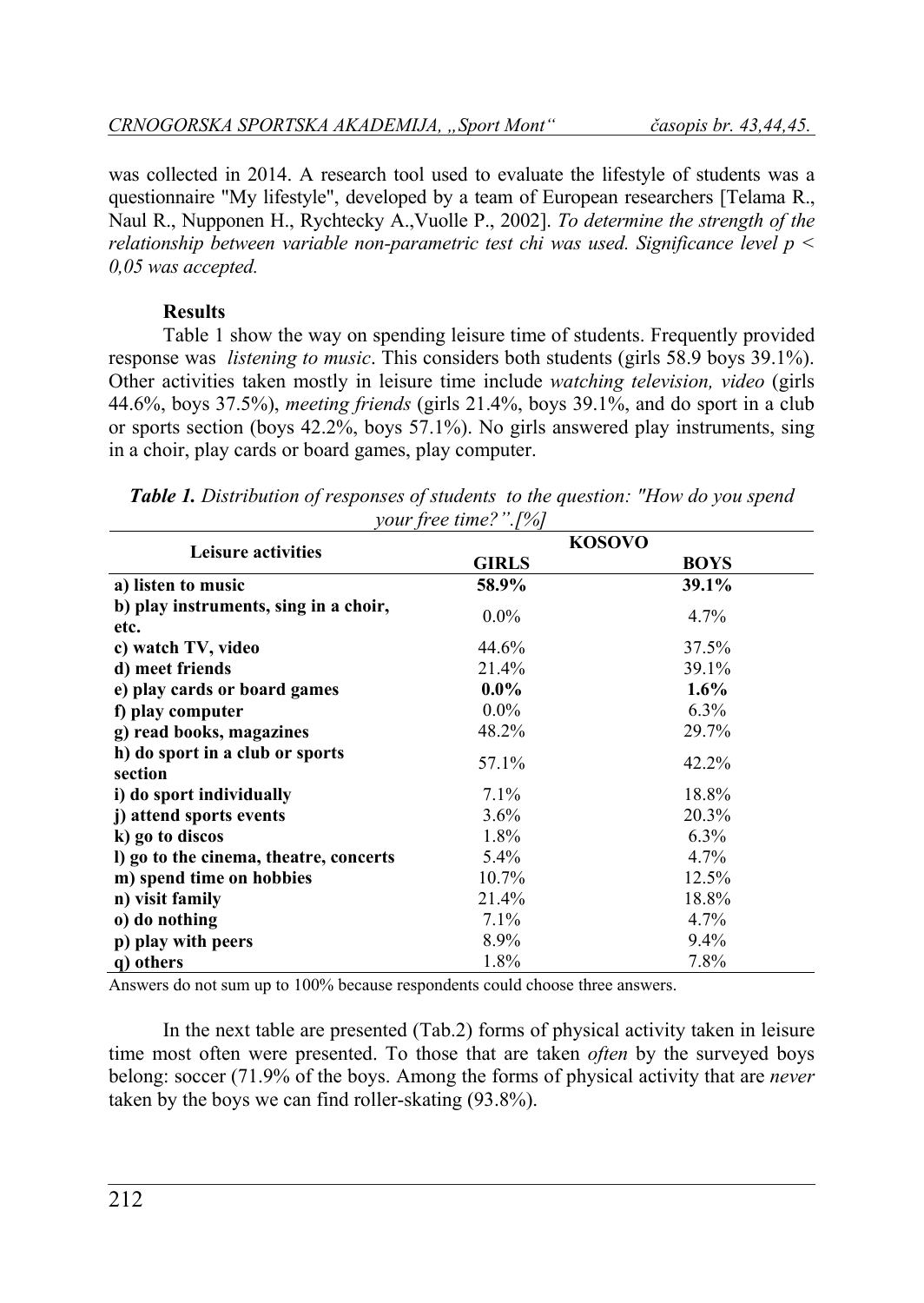| Frequency of taking various forms of physical activity by boys in % |             |              |             |        |             |       |
|---------------------------------------------------------------------|-------------|--------------|-------------|--------|-------------|-------|
| <b>Forms of motor</b>                                               |             | <b>Never</b> |             | Rarely |             | Often |
| activity                                                            | <b>Boys</b> | Girls        | <b>Boys</b> | Girls  | <b>Boys</b> | Girls |
| a) running                                                          | 1.6         | 0,0          | 40.6        | 28.6   | 57.8        | 71.4  |
| b) swimming                                                         | 18.8        | 25.0         | 78.1        | 71.4   | 3.1         | 3.6   |
| c) cycling                                                          | 29.7        | 23.2         | 46.9        | 58.9   | 23.4        | 17.9  |
| d) roller-skating                                                   | 93.8        | 94.6         | 4.7         | 5.4    | 1.6         | 0.0   |
| e) basketball                                                       | 12.5        | 19.6         | 71.9        | 64.3   | 15.6        | 16.1  |
| f) volleyball                                                       | 15.6        | 10.7         | 65.6        | 50.0   | 18.8        | 39.3  |
| g) football                                                         | 4.7         | 50.0         | 23.4        | 23.2   | 71.9        | 26.8  |
| h) handball                                                         | 50.0        | 33.9         | 42.2        | 35.7   | 7.8         | 30.4  |
| i) aerobics                                                         | 68.8        | 48.2         | 23.4        | 37.5   | 7.8         | 14.3  |
| j) gym                                                              | 35.9        | 82.1         | 43.8        | 14.3   | 20.3        | 3.6   |
| k)skateboarding                                                     | 84.4        | 89.3         | 12.5        | 7.1    | 3.1         | 3.6   |
| l) skating                                                          | 90.6        | 85.7         | 7.8         | 12.5   | 1.6         | 1.8   |
| m) skiing                                                           | 39,2        | 60.7         | 28.1        | 39.3   | 1.6         | 0,0   |
| n) snowboarding                                                     | 84.4        | 82.1         | 15.6        | 12.5   | 0,0         | 5.4   |
| p) gymnastics                                                       | 54.7        | 26.8         | 29.7        | 57.1   | 15.6        | 16.1  |
| q) martial arts                                                     | 40.6        | 48.2         | 51.6        | 33.9   | 7.8         | 17.9  |
| r) others                                                           | 3.1         | 7.1          | 70.3        | 73.2   | 26.6        | 19.6  |

*Table 2. Distribution of responses of boys to the question: "In which forms of leisuretime physical activity do you participate?".* 

Respondents could choose three answers. The results do not sum up to 100%.

Table 3 show the motivation to participate in physical activities. Respondents had the option of choosing three of the 13 responses given. The factor that motivates the surveyed most to participate in a variety of physical activities is that girls want to make a sports career  $(62.5\% \text{ of the girls}, 34.4\% \text{ of boys})$ , and for boys the most factor that motivates was I participate for health (76.6% of boys, 53.6% of girls). Quite often there were also answers: want to be in good shape (39.3% of girls, 70.3% of boys), *for relaxation* (23.2% of the girls and, 25.0% of the boys), for fun (21.4% of girls and 17.2% of boys) and can realize in sport (41.1% of girls and 31.3% of boys).

*Table 3. Distribution of responses to the question: "I participate in a variety of motor activities because: . . . " [%]* 

|                                               | <b>KOSOVO</b> |             |
|-----------------------------------------------|---------------|-------------|
| Motives to take motor activity in free time   | <b>Girls</b>  | <b>Boys</b> |
| a) want to make a sports career               | 62.5%         | $34.4\%$    |
| b) this is an opportunity to make new friends | 14.3%         | $6.3\%$     |
| c) like competing                             | 39.3%         | 21.9%       |
| d) want to be in good shape                   | 39.3%         | 70.3%       |
| e) this is relaxation for me                  | 23.2%         | 25.0%       |
| f) for health                                 | 53.6%         | 76.6%       |
| g) to gain nice appearance                    | 0,0           | $3.1\%$     |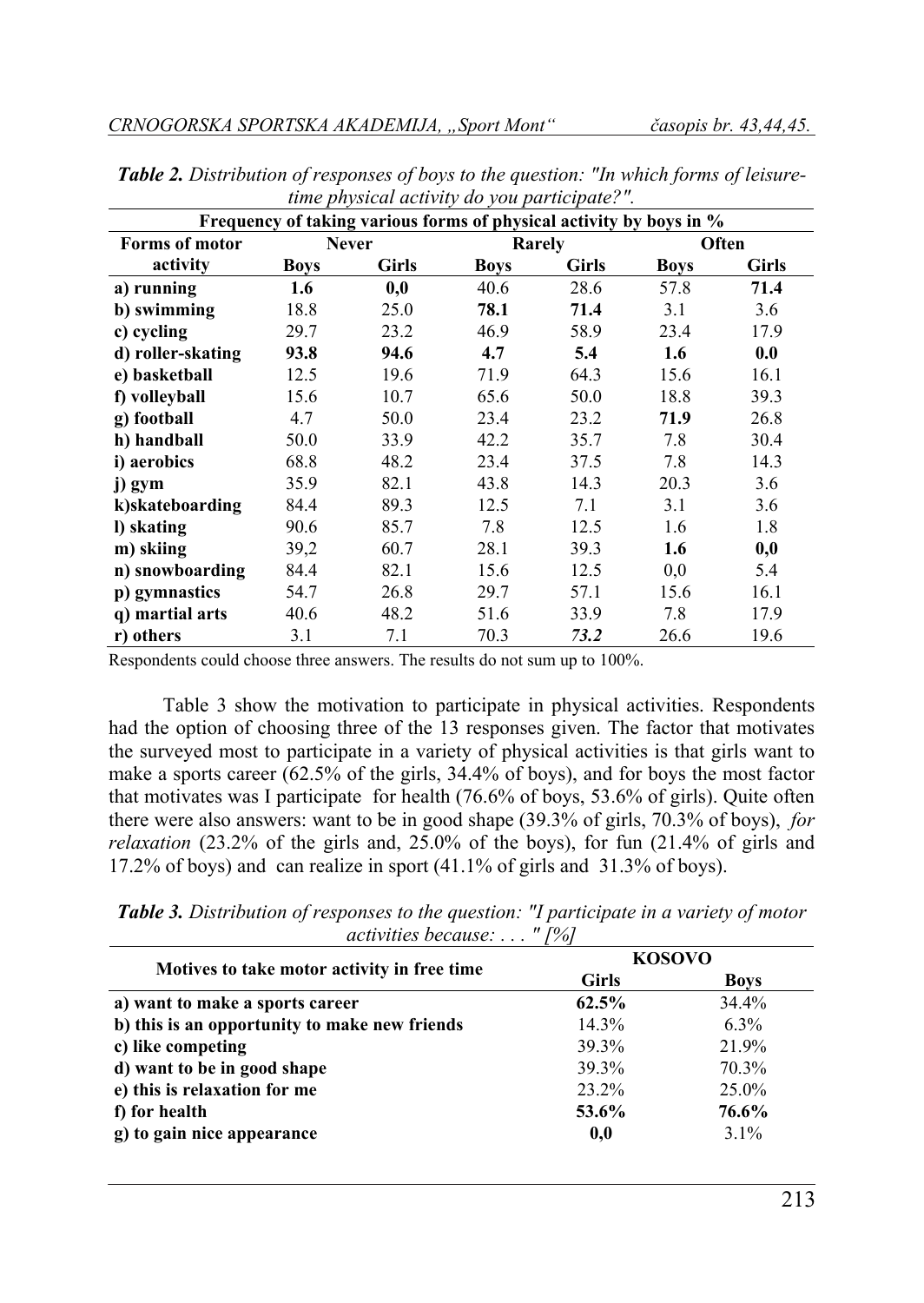| CRNOGORSKA SPORTSKA AKADEMIJA, "Sport Mont" |         | <i>časopis br. 43,44,45.</i> |
|---------------------------------------------|---------|------------------------------|
|                                             |         |                              |
| h) want to get a better mark in PE          | $1.8\%$ | $4.7\%$                      |
| i) this is an opportunity to meet friends   | $1.8\%$ | $4.7\%$                      |
| i) for fun                                  | 21.4%   | $17.2\%$                     |
| k) can realize in sport                     | 41.1%   | 31.3%                        |
| I) I'm encouraged by friends and siblings   | 0.0     | $1.6\%$                      |
| m) to gain material profits                 | 1.8%    | $3.1\%$                      |

Respondents could choose three answers. The results do not sum up to 100%.

Table 4 present with whom respondents take physical activities in their leisure time and they had five options to choose from. The vast majority of the respondents take movement activities in their leisure time *with her friends*. There is no statistically significant differences between girls and boys  $(p<0.05)$ 

*Table 4. The distribution of responses to the question: I take motor activities in my free time mostly with..."* 

| I take motor activities most often<br>with | Kosovo<br><b>BOYS</b> |         | Kosovo<br><b>GIRLS</b>      |         |  |
|--------------------------------------------|-----------------------|---------|-----------------------------|---------|--|
|                                            | N                     | $\%$    | N                           | $\%$    |  |
| a) with parents                            |                       | $1.7\%$ |                             | 2.5%    |  |
| b) with siblings                           |                       | $.8\%$  |                             | $4.2\%$ |  |
| c) with friends                            | 51                    | 42.5%   | 38                          | 31.7%   |  |
| d) on my own                               | 8                     | $6.7\%$ | 6                           | $5.0\%$ |  |
| e) with other persons                      |                       | 1.7%    |                             | 2.5%    |  |
|                                            |                       |         | $Chi^{2}= .332$<br>p < 0.05 |         |  |
| Chi square                                 |                       |         |                             |         |  |

Table 5 concern the evaluation of one's health condition, where respondents had five options to choose from. Most of the of respondents have evaluated their health condition *as healthy*. There is no statistically significant differences between girls and boys  $(p<0,05)$ 

**Kosovo Kosovo I** believe I am BOYS GIRLS N  $\%$  N  $\%$ **a) very healthy 26** 21.7% 16 13.3% **b) healthy 30 25.0% 37 30.8% c)** ill  $.8\%$  0 0,0 **d) cannot evaluate my health condition** 7 5.8% 3 2.5% Chi square Chi<sup>2</sup>= .158  $p < 0.05$ 

*Table 5. The distribution of responses to the question: "I believe I am… "*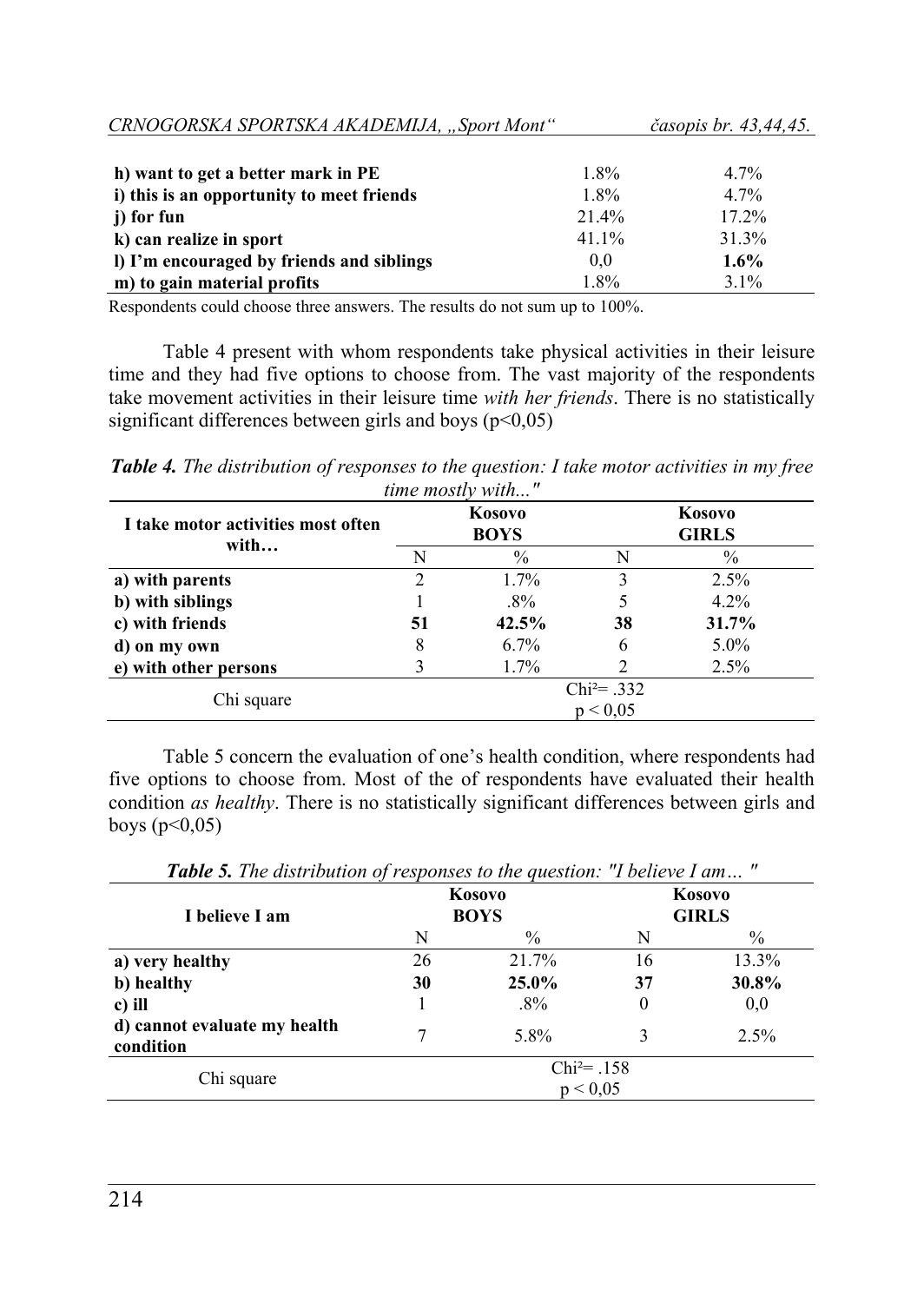Respondents were asked also to assess their physical condition. Table 6 show the results. The boys (30,0%), girls (21,7%) appreciated their agility as *very good*. However, the boys (13,3%), and girls (17,5%), rated their physical condition as *good*. There is no statistically significant differences between girls and boys ( $p<0.05$ )

|                                            |    | , ,<br>as             |                        |         |  |
|--------------------------------------------|----|-----------------------|------------------------|---------|--|
| My motor skills evaluate<br>a <sub>s</sub> |    | Kosovo<br><b>BOYS</b> | Kosovo<br><b>GIRLS</b> |         |  |
|                                            | N  | $\%$                  | N                      | $\%$    |  |
| a) outstanding                             | 9  | $7.5\%$               | 6                      | $5.0\%$ |  |
| b) very good                               | 36 | 30.0%                 | 26                     | 21.7%   |  |
| c) good                                    | 16 | 13.3%                 | 21                     | 17.5%   |  |
| d) sufficient                              | 3  | 2.5%                  | 3                      | 2.5%    |  |
| e) poor                                    |    | 0,0                   |                        | 0,0     |  |
| Chi square                                 |    |                       | $Chi^2 = .500$         |         |  |
|                                            |    |                       | p < 0.05               |         |  |

*Table 6. Distribution of responses to the question:" I evaluate my physical condition* 

#### **Discussion and Conclusion**

Leisure time is one of the major social problems. It is getting more difficult for the youth to resist the temptation of spending their leisure time in the form of passively. Therefore, a very important aspect is providing a good model to imitate by parents, teachers end education. The educational system steps into man's life in the period of its greatest spiritual and physical plasticity when one's lifestyle is created. According to Nowak-Starz [6]: "lifestyle is the image of the individual's and/or group's functioning. The process of forming a given lifestyle runs parallel to the educational activity.

The information collected in the course of our research has made it possible to specify the leisure time, the frequency of the physical activity of the enterprise, participation in various activities, and physical activity it's taken by parents of students.

Obtained results indicate that the factors encouraging the surveyed to physical activity are: relaxation, good physical condition, the benefits for health, the desire to have fun and sports career. What's interesting for girls at this age getting a nice appearance is not the most motivating factor. The girls as a motivator enumerated: their health, can realize in sport, want to be in good shape, like competing, the desire to be in good physical condition, an opportunity to meet new people, and the desire to have fun.

The results of the research correspond to the results of the studies carried out among young people by Skawiński et al. [9], who pointed out that young people spend most of their leisure time in front of the computer or TV. The results of the research indicate that most frequently taken forms of spending leisure time by young people in my country surveyed are listening to music, meeting friends, playing computer and watching TV, video.

 Among the forms of activity never taken by students from Kosovo there are: roller-skating, snowboarding, skateboarding and skating, those forms can be classified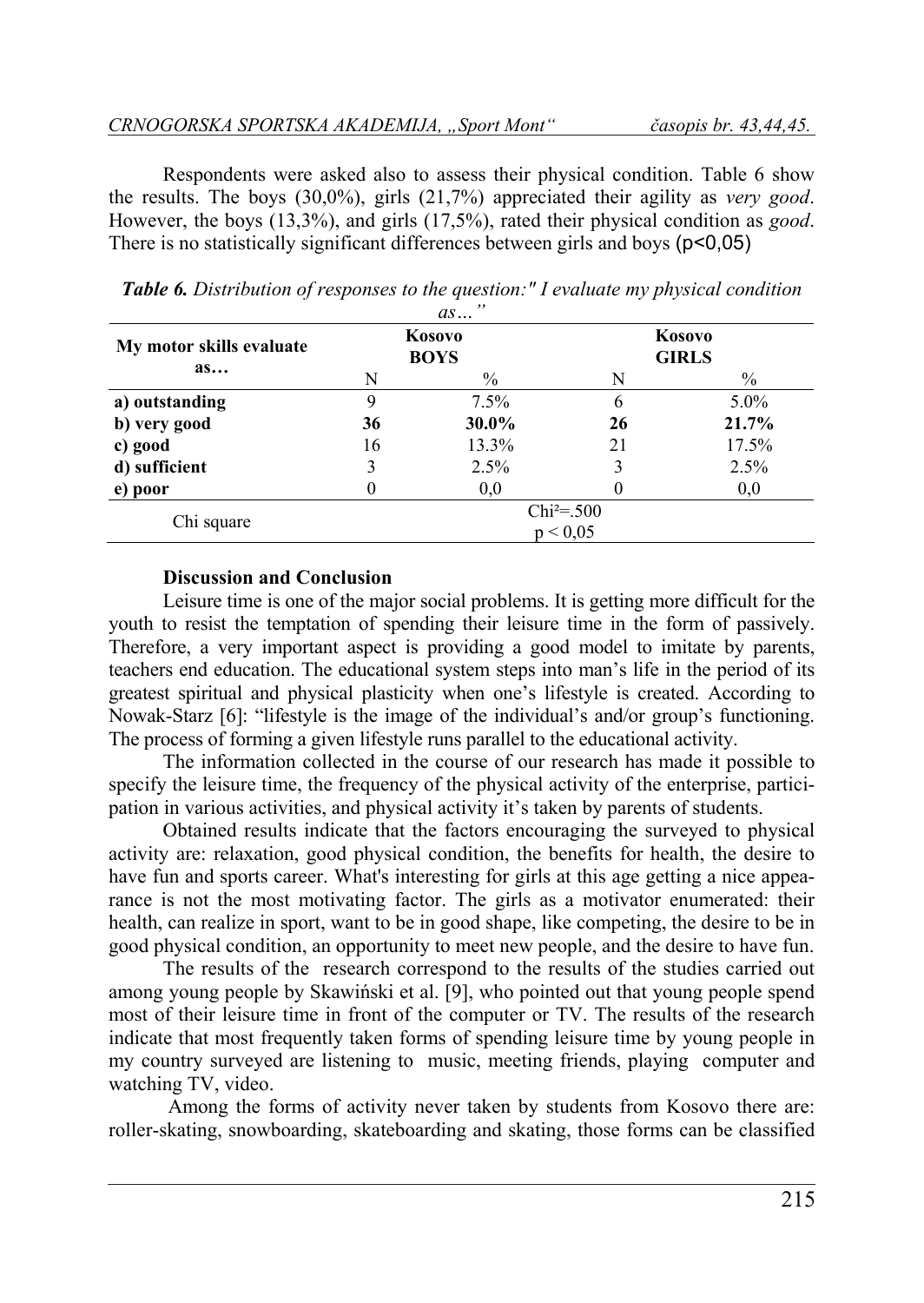as "expensive" (due to the need to have an expensive sports equipment), and poorly available (fitness club, sports halls, skating rinks). Only 1,8% of the girls indicated going to discos, which may result from cultural and religious differences. On the other hand, while a higher percentage of respondents among girls 48.2%, pointed out to reading books. Interestingly, also the youth girls 21.4% and boys 18.8% in their free time are more likely to visit family,

The need for action for the health of young people is noted in the important international documents in which a lot of joint recommendations are repeated on the need to improve the health care system, promote healthy lifestyles, improving life skills as a modern strategy for prevention of many disorders. An important idea is to enable young people to prioritize and build programs for the benefit of their health [11]. It seems that in some countries as (Kosovo) this is difficult to achieve at the present stage of the development of local education systems and often very authoritarian educational traditions.

Bridging social inequality can contribute to the overall improvement of health of the public and selected age groups. The relationship between social factors and teenagers' health is complex. Drawing conclusions on differences depends on accepted health and social factors. It is believed that during the period of adolescence health differences show not that strongly as in early childhood and during adulthood [8]. The reason for that is smaller influence of factors connected with family life, and bigger of those connected with a peer group.

The research shows that the level of wealth (not so much of the family, but of the whole country) may have an impact on the choice of activities taken by the youth. Undoubtedly, socio-cultural factors and the tradition of social life also have great impact and impose certain ways of spending leisure time (as can be seen particularly in the case of the Kosovo youth). The above observations, the future taking into account local conditions, should be a starting point for those planning changes in physical education systems in our country.

## **BIBLIOGRAPHY**

- 1. Bajurna B., Jakubek E. (2008) Zachowania zdrowotne młodzieży w aspekcie umiejętności spędzania wolnego czasu W: Szanse i bariery w ochronie zdrowia. Wybrane aspekty organizacyjne, prawne, psychologiczne [red.] Głowacka, E. Mojs. Poznań, str. 175-190.
- 2. Brzeziński J.(1980) Elementy metodologii badań psychologicznych, Warszawa. PWN.
- 3. Dąbrowski Z. (1966) Czas wolny dzieci i młodzieży. Warszawa. PZWS.
- 4. Dumazedier J. (1956) Rzeczywistość czasu wolnego a ideologia. Nowoczesna Kultura, 36:56.
- 5. Kurzak M., Pawelec K. (2013) Zachowania zdrowotne warszawskich gimnazjalistów. Zeszyty Naukowe WSKFiT, 8:11-17.
- 6. Nowak-Starz G. (2008) Rozwój i zagrożenia zdrowia populacji w wieku rozwojowym w okresie przemian społeczno-ekonomicznych w Polsce. Wszechnica Świętokrzyska. Kielce, str. 49-71.